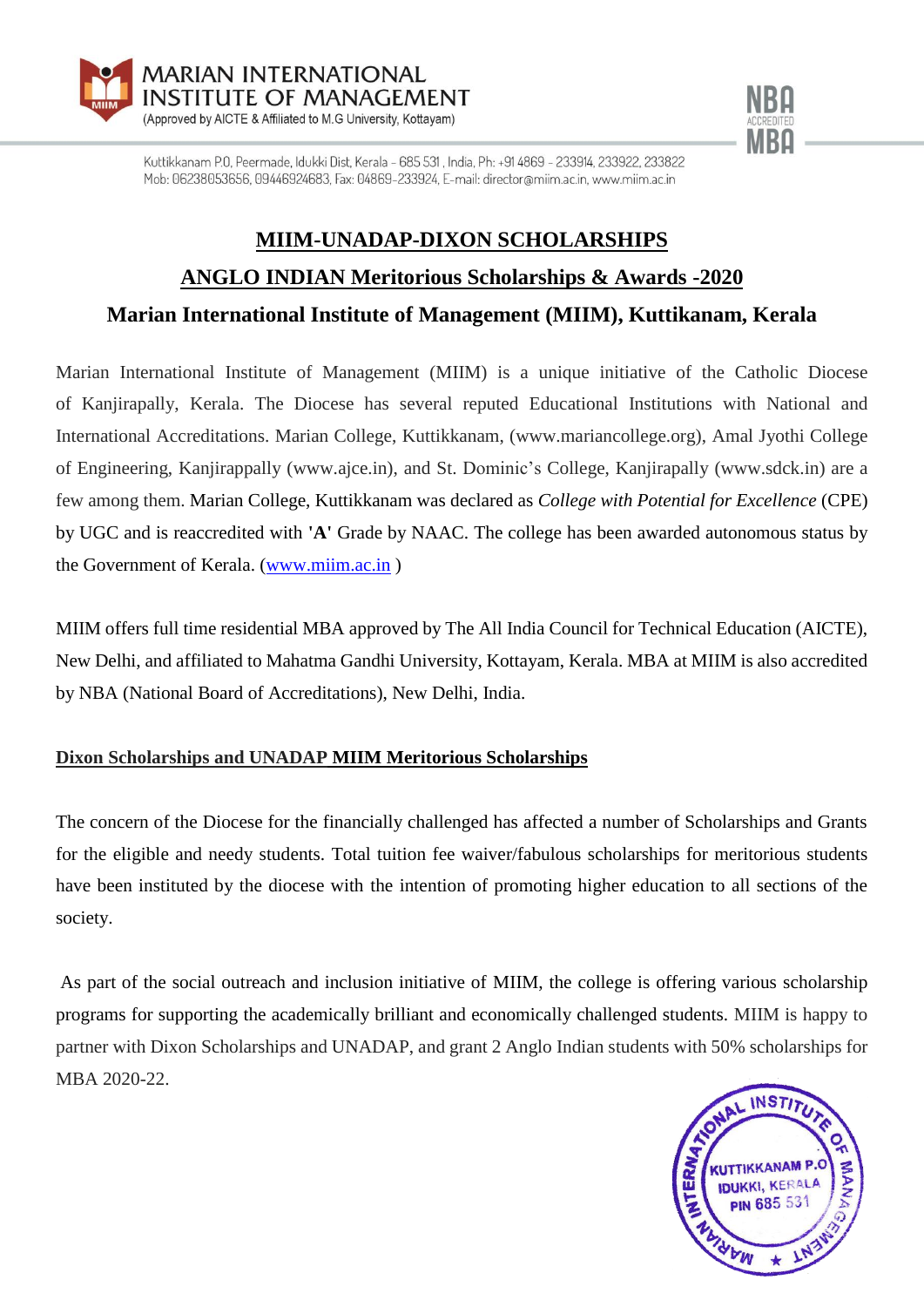### **A. Eligibility Criteria**

Students who have successfully completed a Bachelor's Degree in any discipline can apply for the scholarships.

Students who have appeared in the final year degree examination in 2020, can also apply for the scholarships.

### **To be considered for the scholarship the applicants must meet the following criteria:**

- Above 60% marks for the Degree  $(1<sup>st</sup>$  and  $2<sup>nd</sup>$  Semesters)
- Above 60% marks for SSLC and  $+2$ .

### **B. Selection Criteria**

The shortlisted applicants will have to attend an online personal interview with the MIIM scholarship committee on the date intimated by the office. Scholarship recipients are selected by the committee based on the following:

- o Past academic performance
- o Participation in extra circular or community activities
- o Demonstrated Leadership potential
- o Ability to contribute as a student to MIIM
- o Financial need as defined by the scholarship guidelines

# **C. Award Notification**

The recipients of MIIM meritorious scholarship will be notified of their exact scholarship amount in their financial aid award letter by September 15, 2020.

# **D. How to Apply**

Students must fill the application form attached herewith and send it to [principal@miim.ac.in](mailto:principal@miim.ac.in) before 30th August 2020.

**PRINCIPAL MARIAN INTERNATIONAL INSTITUTE OF MANAGEMENT**

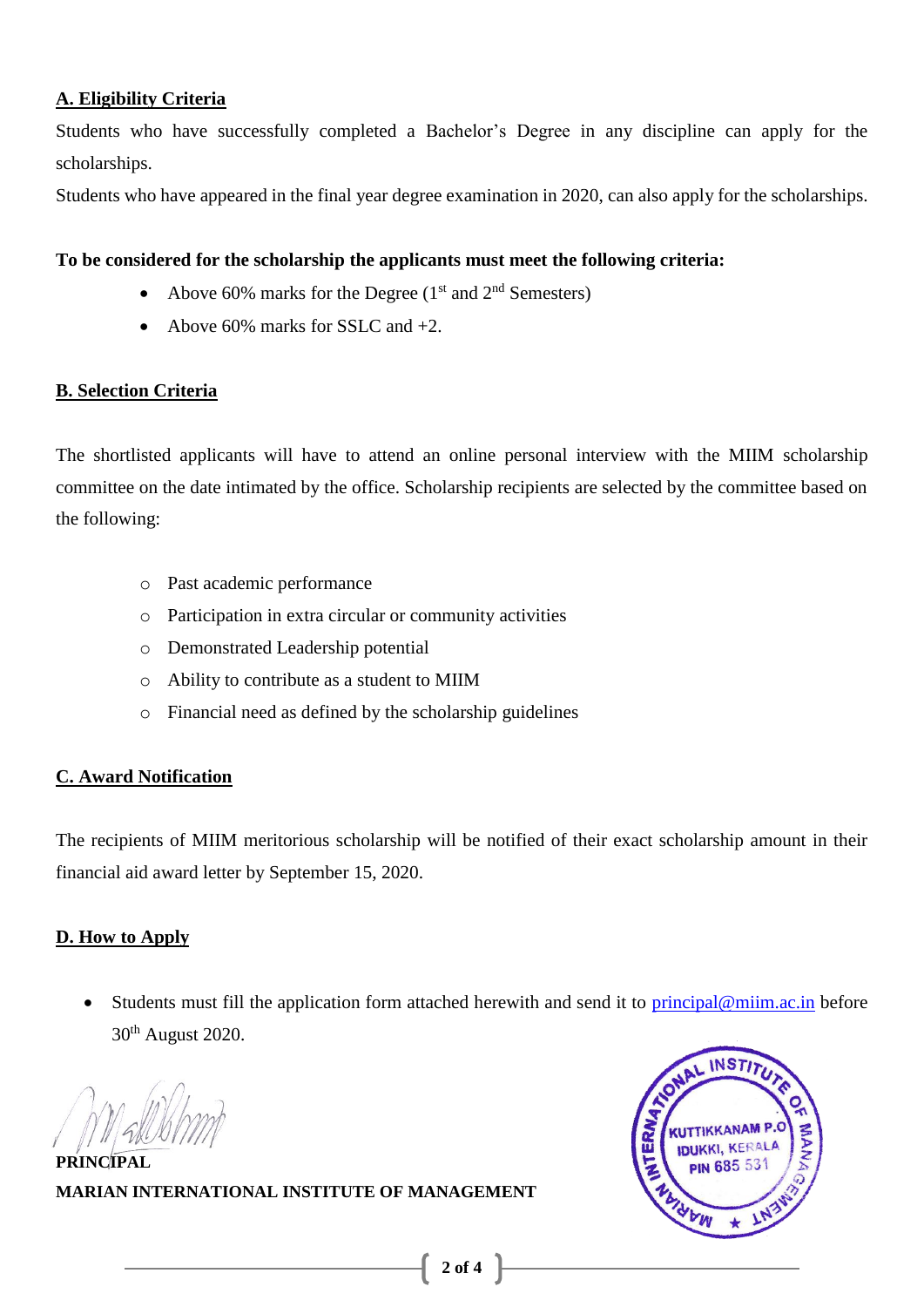Application No:

(For office use only)

Photo

# **MIIM Meritorious Scholarship Application Form**

*(To be filled by Applicant)*

**NOTE:** 1. Please fill in the information in BLOCK letters.

2. Last date for submission of duly completed application form is **30th August 2020**.

# **A. PERSONAL DATA SHEET**

| $\mathbf{1}$            | Name of the Applicant (as in<br>the SSLC Book)      |   |   |                |   |   |   |
|-------------------------|-----------------------------------------------------|---|---|----------------|---|---|---|
| $\overline{2}$          | <b>Gender (Male/Female)</b>                         |   |   | 3. Nationality |   |   |   |
| $\overline{\mathbf{4}}$ | <b>Father's/Guardian's Name</b>                     |   |   |                |   |   |   |
| 5                       | <b>Occupation of Father/</b><br>Guardian            |   |   |                |   |   |   |
| 6                       | <b>Address for Communication</b>                    |   |   |                |   |   |   |
| $\overline{7}$          | <b>Telephone No. (With STD</b><br>Code) /Mobile No. |   |   |                |   |   |   |
| 8                       | <b>Email</b> id                                     |   |   |                |   |   |   |
| 9                       | Date of Birth                                       | D | D | M              | M | Y | Y |
|                         |                                                     |   |   |                |   |   |   |

# **B. INSTITUTION DATA SHEET**

| $\mathbf{1}$            | Name & Address of the<br>present Institute        |                                                    |
|-------------------------|---------------------------------------------------|----------------------------------------------------|
| $\overline{2}$          | <b>Name of the Course</b>                         | 3. Year of<br>admission in the<br><b>Institute</b> |
| $\overline{\mathbf{4}}$ | <b>Total Duration of the</b><br>course (In years) |                                                    |
| 5                       | Name & contact details of<br>the HoD              |                                                    |